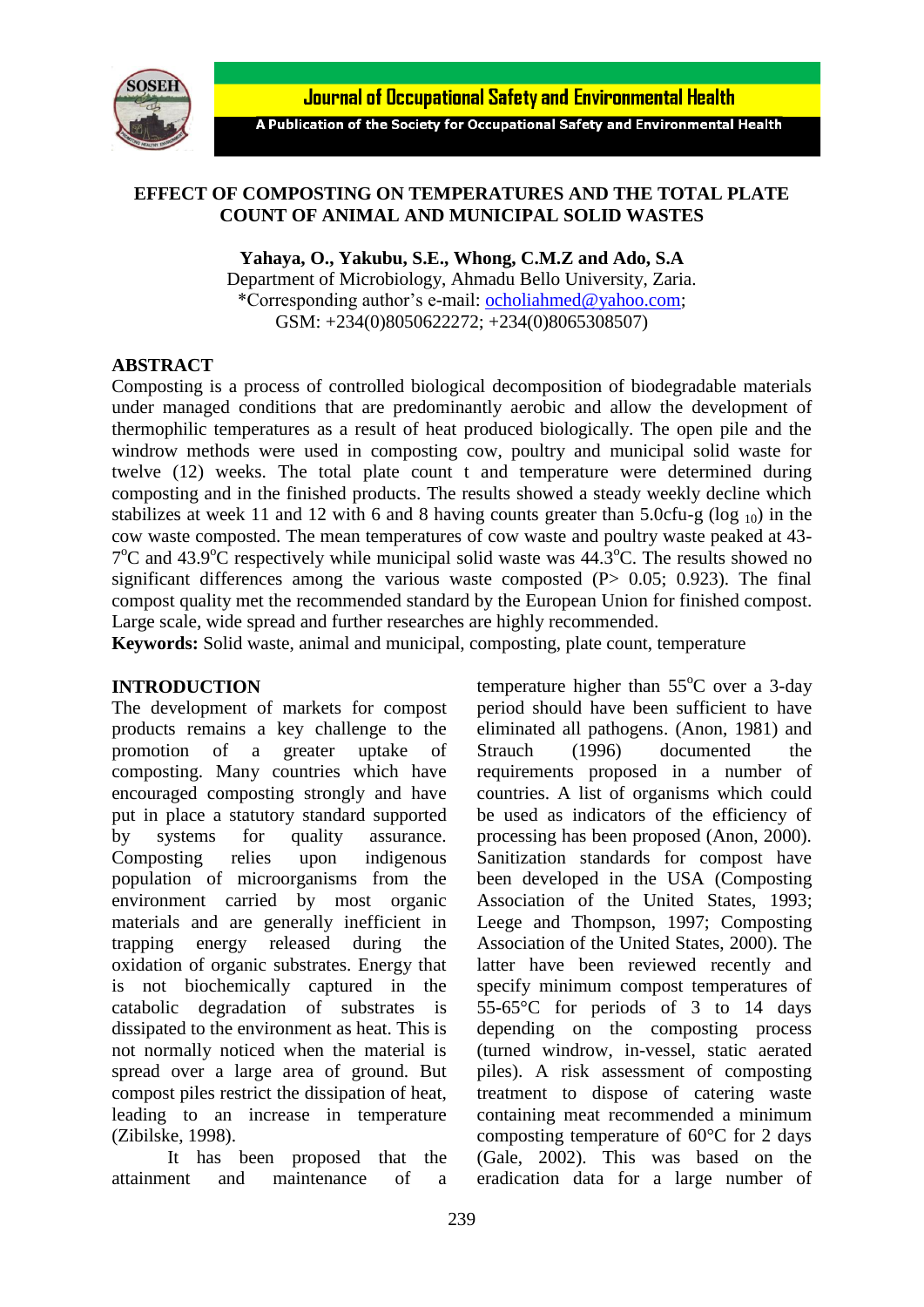#### **Yahaya, O., Yakubu, S.E., Whong, C.M.Z and Ado, S.A (2013). Effect of Composting on Temperatures and the Total Plate Count of Animal and Municipal Solid Wastes**

animal pathogens. However, there may be considerable differences in composting temperatures between composting systems of the same 'category' depending on dimensions, airflow and ambient temperature (De Bertoildi *et al*., 1996). The US EPA in "Processing to Further Reduce Pathogens" (Composting Association of the United States, 1993) established criteria for composts made with biosolids. According to the Federal Biosolids Technical Regulations, a windrow must reach a minimum temperature of 55°C for 15 days, with a minimum of 5 turnings. For an in-vessel or static pile system a minimum temperature of 55°C for 3 days is required.

Proper understanding of the quality profiles of compost and their safety determination will not only be significant but also generate the need for the development of simple technique that can be handled by everyone to generate compost whose quality profiles complies with international standards.

## **MATERIALS AND METHODS**

Sampling sites were carefully selected based on the proximity to populace because they are the major receiver of waste, from available cattle ranches and poultry farms and municipal solid waste from and around Zaria metropolis. Municipal solid waste, Cattle waste, Poultry waste (50kg each), of wastes were collected, the waste samples were collected for composting using a shovel and a clean container that can carry up to 50kg of each waste to the composting site (was sufficient for proper composting). Each waste type was composted for 12 weeks each. (Samples were collected on a weekly for the 12 weeks) A total of 432 samples were collected within the said periods. The static aerated piles and windrow methods were used to compost the waste various waste types. It takes between 12 and 20 weeks to complete and consists of forming the mixture of raw materials into long narrow piles or windrows, which are turned and re-mixed on a regular basis. The height of windrows ranges from

approximately 1 m for dense materials such as manures to approximately 3.5 m for less dense materials such as leaves.

Temperatures measurements were determined with a mercury-filled Celsius thermometer. The thermometer was immersed in the various wastes long enough to permit accurate and stable reading and the results were recorded. The thermometer was carried along to the sampling sites and readings taken directly from the samples. The temperature values were determined with a Hanna Digital Compo Meter (HI991405, Hanna, UK).

About 25 gm of composting waste sample collected were weighed into 225ml of sterile distilled water  $(10^{-1})$ . Samples were serially diluted  $(10^{-1}$  to  $10^{-6})$ . The last two dilutions  $(10^{-5}, 10^{-6})$  were inoculated in duplicates on the plate count agar (PCA) using the pour plating method. Total bacterial counts were determined after incubation at  $37^0C$  for 24 hours (Sikora, 1983).

# **RESULTS**

The weekly mean total plate counts for the various waste types composted (Table1) showed steady decline which stabilizes at week 11 and 12. However between week 6 and 8 cow waste had their counts >5.0 cfu-g ( $log_{10}$ ), poultry waste had their counts above 5.0 cfu-g ( $log_{10}$ ) between week 6 and 9 while municipal solid waste had their count above 5.0 cfu-g  $(log_{10})$  between week 7 and 9. The results showed no significant difference between the waste types p>0.05 (0.418, 0.174 respectively) (Figure 1). The different waste types similarly showed lower temperatures at the initial and later part of the composting process (Table 2). The mean temperatures for the cow and poultry waste peaked at  $43.7^{\circ}$ C and  $43.9^{\circ}$ C respectively while municipal solid waste was  $44.3^{\circ}$ C. These peak mean temperatures were achieved at week six (6) for all the compost types after which temperatures dropped steadily to the end of composting. Figure 2 showed no significant differences between the wastes composted  $(P>0.05, 0.923)$ .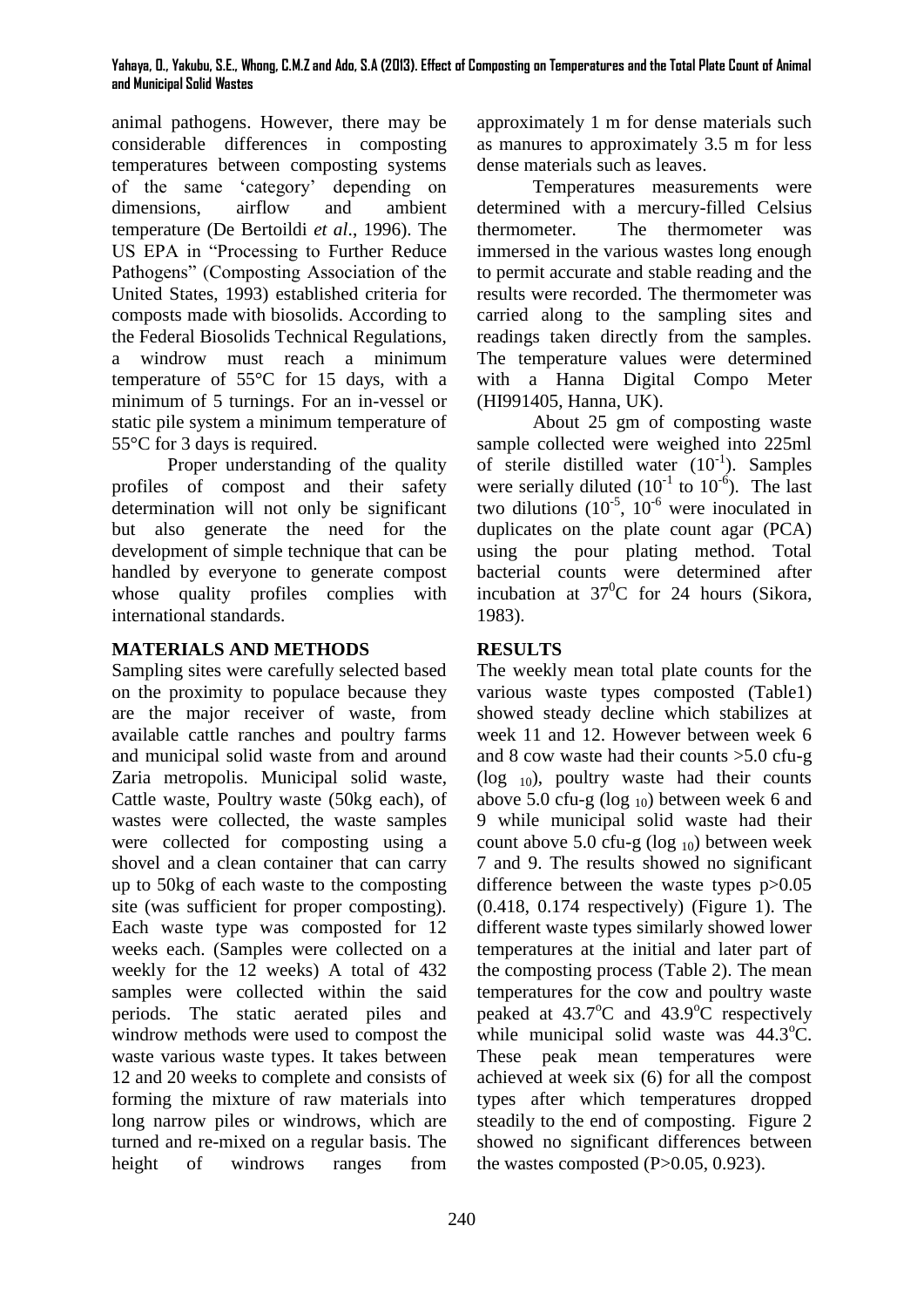Week 2 Week 3 Week 4 Week 5 Week 6 Week 7 Week 8 Week 9 Week 10 Week 11 Week12

| Week    | Mean Value |         |                 |  |
|---------|------------|---------|-----------------|--|
|         | Cow        | Poultry | Municipal waste |  |
| Week 1  | 9.412      | 9.437   | 9.428           |  |
| Week 2  | 8.628      | 8.245   | 8.449           |  |
| Week 3  | 7.732      | 7.397   | 7.592           |  |
| Week 4  | 6.804      | 6.603   | 7.091           |  |
| Week 5  | 6.464      | 6.324   | 6.829           |  |
| Week 6  | 5.833      | 5.653   | 6.172           |  |
| Week 7  | 5.536      | 5.507   | 5.607           |  |
| Week 8  | 5.047      | 5.189   | 5.367           |  |
| Week 9  | 4.951      | 5.049   | 5.237           |  |
| Week 10 | 4.843      | 4.767   | 4.973           |  |
| Week 11 | 5.079      | 5.048   | 5.198           |  |
| Week12  | 5.000      | 5.075   | 5.174           |  |

|  |  |  |  | <b>Table 1:</b> Weekly mean total plate counts for the various waste composted ( $log_{10}$ cfu-g) |  |
|--|--|--|--|----------------------------------------------------------------------------------------------------|--|
|--|--|--|--|----------------------------------------------------------------------------------------------------|--|

The rate of decline showed a significant weekly difference among the various waste types (P<0.05, 0.001) but showed no significant difference between the different waste types p>0.05 (0.418, 0.174) respectively.

> 38.792 40.375 41.625 43.125 43.958 43.917 42.875 40.625 38.750 37.792 37.375

38.500 40.250 41.417 43.083 44.333 44.167 42.667 40.458 39.000 37.667 37.292

| Week |        | Mean Value |                 |
|------|--------|------------|-----------------|
|      | .`OW   | Poultry    | Municipal waste |
| Week | 36.333 | 36.250     | 36.625          |

| Table 2: Weekly mean temperature values for the various waste composted. |  |  |  |  |
|--------------------------------------------------------------------------|--|--|--|--|
|--------------------------------------------------------------------------|--|--|--|--|

38.750 41.042 42.000 43.083 44.167 43.708 42.750 40.917 36.250 38.000 37.417

| There was no significant differences between the different waste types composted $(P>0.05$ , |  |  |  |  |
|----------------------------------------------------------------------------------------------|--|--|--|--|
| 0.923                                                                                        |  |  |  |  |

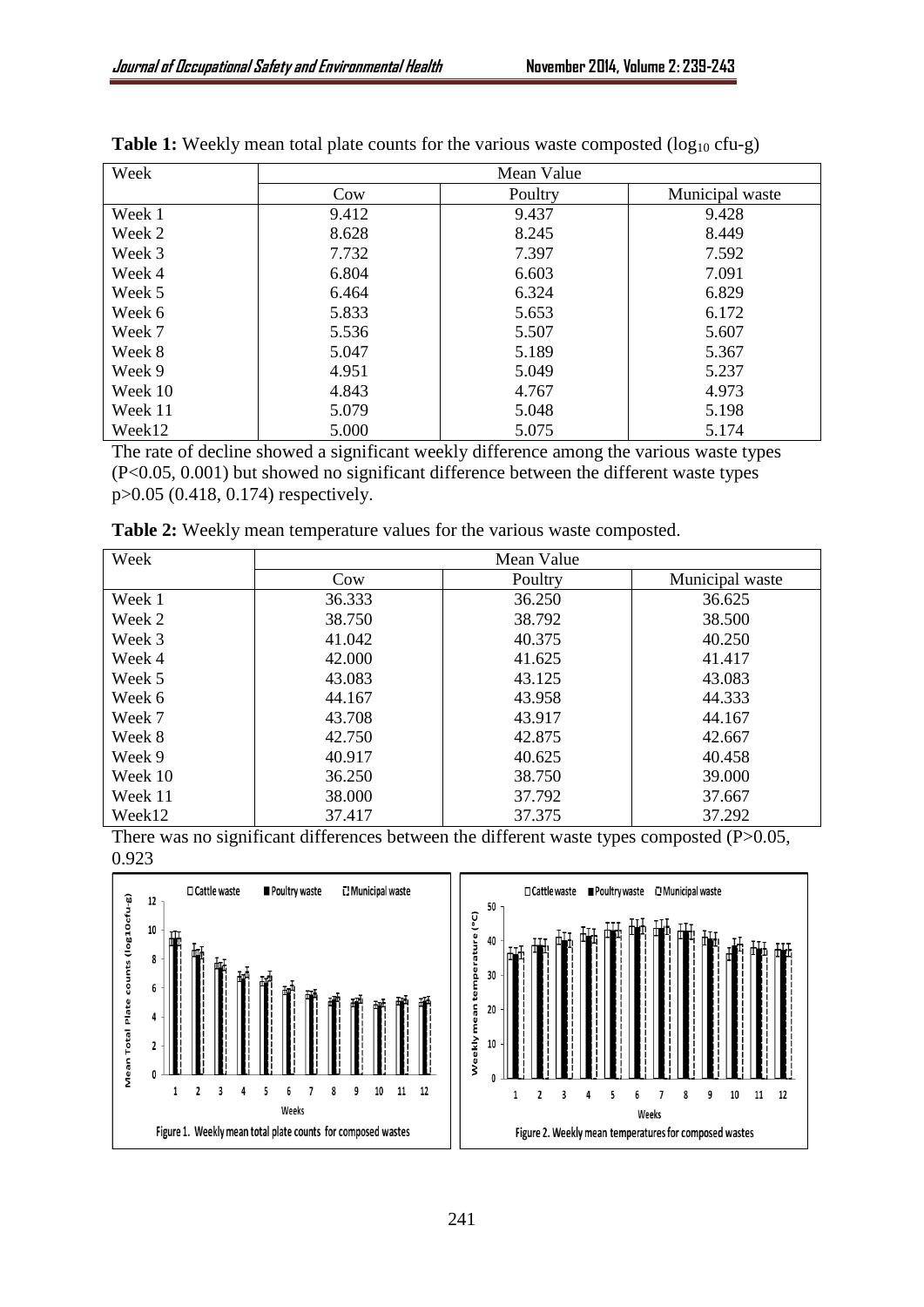## **DISCUSSION**

In this findings, the method of composting did not affect microbial counts (P>0.05). Microbial count were significantly  $(P<0.05)$ affected by duration of composting (Table 1). In the open pile and the windrow techniques used in composting the waste, there was an initial increase in microbial count followed by steady decline. The initial increase could be due to the utilization of nutrients by the microorganisms present (Tiquia, 2005). The decrease in count may be due to the depletion of nutrients in the waste, accumulation of toxic products and unfavorable growth environment (Kowalchuk *et al.,* 1999), and Atkinson *et al.* (1996), stressed that the microbial count should be low and should not contain significant quantities of viable pathogenic organisms.

Temperature is the main factor that controls microbial activity during composting. Heating is essential to enable the development of a thermophilic population of microorganisms which is capable of degrading the more recalcitrant compounds (natural and anthropogenic), and to kill pathogens (Boulter *et al..*, 2000). Aeration has an indirect effect on temperature by speeding the rate of decomposition and therefore the rate of heat production. The air requirement depends upon the type of waste (type of material, particle size), the temperature of the compost and the stage of the process. Air supply cannot be controlled by the use of a system used for this composting. Under natural conditions warm air diffuses from the top of the windrow drawing fresh air into the base and sides (Hellmann *et al..*, 1997). Aeration is further encouraged by periodic turning of the windrow. Forced aeration has also been used elsewhere successfully on static piles giving a high degree of process control (Sesay *et al..*, 1997), but in this case the natural process of diffusion was used.

The temperature variation (Table 2) was typical of green waste composting. The thermophilic phase, with temperatures above  $45^{\circ}$ C lasted for a bit over 3 weeks.

during which period temperatures as high as 52  $^{\circ}$ C was recorded. After six weeks, the temperature dropped dramatically, reaching ambient levels. Thereafter neither compost turning nor moisture correction resulted to any temperature increase. The compost was slightly alkaline while its electrical conductivity fluctuated and lowered towards the end of composting process.

 Microbial activity is influenced strongly by moisture content, activity decreases under dry conditions, and aerobic activity decreases under water-logged conditions due to the resulting decrease in air supply. The recommended optimum water content is 40-60% on a mass basis (Epstein, 1997). There was regular moisturing and turning in this study. Changes in moisture content are related to aeration and temperature, in an aerated static pile system approximately 90% of the heat loss is due to evaporation of water (Sesay *et al.*, 1997). Systems which actively encourage aeration can lead to desiccation and result in a decrease in the rate of decomposition in windrow composting. The compost was kept aerobic to avoid the production of odors. Moisture is essential but if the compost is too wet then anaerobic conditions develop. Anaerobic conditions are also undesirable because of the loss of nitrogen by de-nitrification. There may also be a buildup of organic acids, such as acetic acid, which can be toxic to plants.

According to USEPA (1999) standard, the minimum temperature of  $55^{\circ}$ C should be maintained for 3 days consecutively, unless the windrow composting is employed. For windrow, a minimum temperature of  $55^{\circ}$ C for 15 days consecutively should be maintained with a minimum of 5 turning during the high temperature period.

### **CONCLUSION**

A wide range of waste can be composted using the above composting techniques but regulations should place restrictions on the materials that can be used in organic farming and production systems, There is little